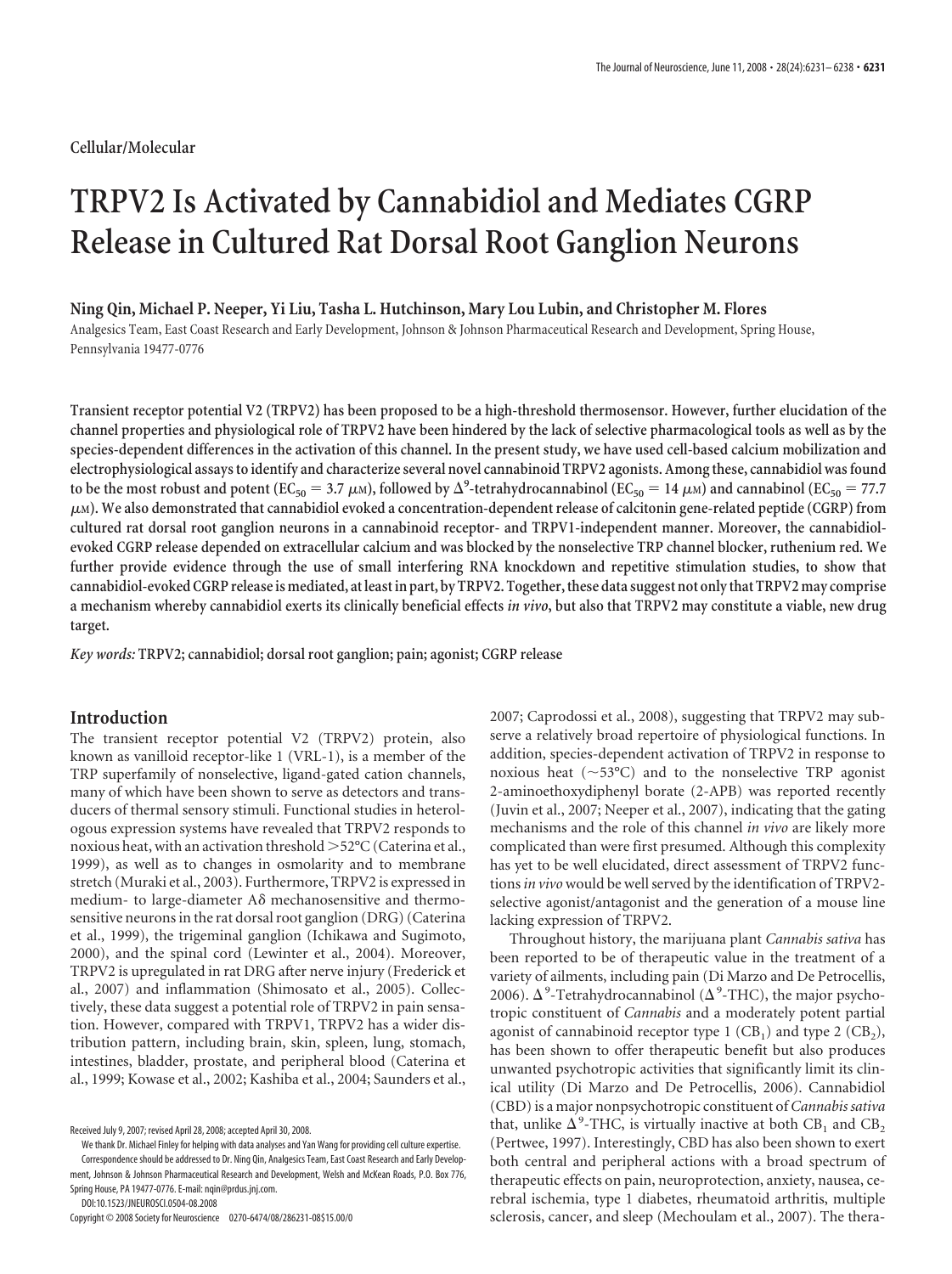peutic efficacy of CBD was further recognized by the recent Canadian approval of Sativex, a 50:50 combination of THC and CBD in an oral spray, as adjunctive treatment for the relief of neuropathic pain in multiple sclerosis patients and as adjunctive treatment of moderate to severe cancer pain. However, despite CBD's broad therapeutic potential, the mechanism of action and the molecular target of CBD remain a mystery.

In the present study, through the use of calcium imaging and patch-clamp electrophysiological assays, we have discovered and characterized two nonpsychoactive cannabinoids, CBD and cannabinol (CBN), as a novel class of TRPV2 agonists. We further demonstrate that CBD was able to evoke the release of the neurotransmitter CGRP in cultured primary rat DRG neurons and that such release was at least partially mediated by TRPV2.

### **Materials and Methods**

*Reagents.* SR141716A and SR144528 were from the National Institute of Mental Health chemical synthesis and drug supply program; cannabidiol, WIN 55,212-2, (±)-11-hydroxy-Δ<sup>9</sup>-THC, O-1821, O-1918, JWH-133, HU-211, HU-308, HU-311, arvanil, and CAY 10429 were purchased from Cayman Chemical, and  $\Delta^9$ -THC, cannabinol, nabilone, CP 55,940, HU-210, WIN 55,212-3, JWH-015, anandamide, palmitic acid, AM404, 2-AG, and all of the other testing reagents were purchased from Sigma-Aldrich.

*Cloning and expression.* cDNAs encoding full-length rat TRPV1 and rat TRPA1 were subcloned into the expression vector pCI-neo (Promega). Rat TRPV1 stable cell line was generated by transfecting expression constructs into HEK293 cells and then selecting for G418 resistance (400  $\mu$ g/ml) at 48 h after transfection. Clonal lines were then generated by limited dilution of surviving cells at  $\sim$  5 d after drug selection. Individual clones were expanded and evaluated by immunoblot and/or calcium mobilization assays to identify clones with the highest TRPV1 expression levels.

*Calcium mobilization assays.* HEK293 cells stably expressing rat or human TRPV2 (Neeper et al., 2007), rat TRPV1, and HEK293 cells transiently expressing rat TRPA1 were seeded into black-walled, clear-base poly-D-lysine-coated 384-well plates (BD Biosciences) at a density of 8  $\times$  $10^3$  cells/well in culture media and incubated overnight at 37°C and 5%  $CO<sub>2</sub>$ . The following day, the culture media was replaced with 40  $\mu$ l of Calcium 3 dye (Molecular Devices) dissolved to  $0.5 \times$  in complete assay buffer, consisting of 20 mm HEPES, 137 mm NaCl, 5.4 mm KCl, 0.4 mm  $KH_2PO_4$ , 0.4 mm  $Na_2HPO_4$ , 4.2 mm  $NaHCO_3$ , 0.4 mm  $MgSO_4$ , 1.3 mm CaCl<sub>2</sub>, 5.6 mm D-glucose, 2.5 mm probenecid, and 0.1% BSA, pH 7.4. Plates were incubated for 35 min at 37°C and 5%  $\mathrm{CO}_2$  for dye loading followed by incubation at room temperature for 25 min. Next, 12.5  $\mu$ l of complete assay buffer with or without antagonist was added and incubated for 5 min at room temperature. Changes in fluorescence at the emission wavelength of 510 –570 nm were measured using a Fluorometric Imaging Plate Reader (FLIPR; Molecular Devices) before and after the addition of 12.5  $\mu$ l of agonist.

*Electrophysiology.* HEK293 cells stably expressing rat or human TRPV2 were plated on glass coverslips, maintained in 5% CO<sub>2</sub> at 37°C, and used 1–2 d after plating. Recordings from TRPV2-expressing HEK293 cells were performed using the whole-cell patch-clamp technique. Control and test solutions were applied onto the cell at 0.5 ml/min via a gravityfed perfusion system. Recordings were performed at 22°C. Currents were sampled (Digidata 1322A), amplified, and filtered at 2 kHz (Axopatch 200B), then acquired and analyzed using pClamp 9.0 (all instruments/ software from Molecular Devices). CBD-activated currents were elicited with a 600 ms voltage ramp from  $-87$  mV to  $+23$  mV at a sampling rate of 10 kHz. The holding potential was  $-107$  mV. The extracellular solution contained the following (in mm): NaCl (132), KCl (5.4), CaCl<sub>2</sub> (1.8),  $MgCl<sub>2</sub>$  (0.8), HEPES (10), and glucose (10) at pH 7.4. The pipette solution contained the following (in mM): CsCl (45), CsF (100), EGTA (5), HEPES (10), and glucose (5) at pH 7.4. CBD was stored at  $-20^{\circ}$ C as a 100 mM stock solution in 100% dimethyl sulfoxide, which was diluted into the extracellular solution to a final working concentration on the day of use. Liquid junction potentials were corrected.

*Primary culture of rat DRG neurons.* Rat DRG neurons were isolated, digested, and plated as previously described for rat trigeminal ganglion isolation (Price et al., 2004). In essence, digested, monodispersed DRG preparations were diluted in DMEM (Mediatech), containing 10% heatinactivated fetal bovine serum,  $1 \times$  penicillin/streptomycin (Invitrogen),  $3 \mu$ g/ml 5-FDU, 7  $\mu$ g/ml uridine (Sigma), and freshly added 400 ng/ml nerve growth factor (Harlan), and distributed into poly-D-lysine-coated 48-well plates at a density of  $\sim$  5000 neurons per well. The media was changed after the first 24 h and every 48 h thereafter, each time using media with freshly added NGF.

*Neurotransmitter release assay and radioimmunoassay.* At 5– 8 d after isolation and culture of rat DRG neurons, the media was removed, and the wells were washed three times (200  $\mu$ l volume) in release buffer (HBSS with calcium; Mediatech) supplemented with 4.4 mm HEPES, 4.2 mm sodium bicarbonate, 1 mm glucose, 0.1% protease-free BSA, and 20  $\mu$ M thiorphan immediately before performance of release assays. Washed wells were then incubated with 200  $\mu$ l of buffer in the presence or absence of antagonist for 5 min at 37°C. Finally, an equal volume of release buffer containing a  $2\times$  concentration of activator in the presence or absence of antagonist was then added and incubated for 10 min at 37°C before collection and use in the radioimmunoassay (RIA). For repetitive stimulation studies, the first agonist incubation (400  $\mu$ l) was removed after 10 min at 37°C, the wells were then washed once, and the second agonist was added (400  $\mu$ l) using the same conditions. CGRP levels in the collections were determined by RIA as described previously (Price et al., 2004). The anti-CGRP antiserum was a kind gift from Dr. Michael Iadarola (National Institutes of Health, Bethesda, MD). Dilutions of known quantities of rat CGRP (Phoenix Pharmaceuticals) were prepared and evaluated along with the sample unknowns to establish a standard curve.

*Small interfering RNA knockdown of TRPV2 and TRPA1 expression in primary cultured rat DRG.*Rat DRG neurons were harvested and plated as indicated above. At  $\sim$ 48 h after plating, the media was replaced with media lacking antibiotics, FDU, and uridine, as described above, and containing 300 nm small interfering RNA (siRNA) transfection mix prepared using Dharmafect 3, as recommended by the manufacturer (Dharmacon). Each well of a 48-well plate received a pool of four siRNA oligomers targeting either rat TRPV2 or TRPA1 or a nontargeting siRNA control mRNA sequence (SMARTpools catalog #L-091197-00, L-100647-00, or D-001205-13, respectively; Dharmacon). After  $\sim$ 96 h after transfection, CGRP release was performed and measured using a rat CGRP ELISA kit available from Cayman Chemical using the methods recommended by the vendor. RNA was isolated from the cells of the transfected wells using an RNAqueous-micro RNA kit (Ambion), converted to cDNA and amplified using TaqMan reagent kits available from Applied Biosystems, as recommended by the manufacturer, and assayed on an Applied Biosystems 7900HT real-time PCR instrument. To standardize the amount of total RNA added to each reaction, the glyceraldehyde-3-phosphate dehydrogenase (GAPDH) mRNA levels were measured as an endogenous control.

*Data analysis.* For calcium mobilization assay, peak intracellular calcium responses were measured as the difference between the peak fluorescence intensities in the presence and absence of agonist. These values were normalized to the maximum response to a saturating concentration of the agonist tested. In the case of antagonist testing, responses were normalized to the difference between the peak fluorescence intensity in the presence of agonist alone and that in the presence of agonist and the highest, saturating concentration of the antagonist. All concentration– response data were fitted to a logistic function as follows:  $Y =$  Bottom +  $(Top - Bottom)/(1 + 10^{(logC_{50} - X) \times HillSlope})$ ; *X* is the logarithm of concentration. *Y* is the response; *Y* starts at Bottom and goes to Top with a sigmoid shape.  $C_{50}$  is the  $EC_{50}$  (agonist) or  $IC_{50}$  (antagonist) value. Data fitting was performed using GraphPad Prism 4.02. To quantitate the relative amount of specific mRNA in the samples, a comparative  $C_T$ method was used, with the arithmetic formula of  $2^{-\Delta\Delta CT}$ , after normalizing the amount of specific mRNA against the endogenous control GAPDH mRNA level ( $\Delta C_T$ ), followed by normalizing against the corresponding mRNA levels in the nontarget siRNA treatment samples  $(\Delta \Delta C_T)$ . Where appropriate, a *t* test was performed to determine the statistical significance. Data are expressed as mean  $\pm$  SEM.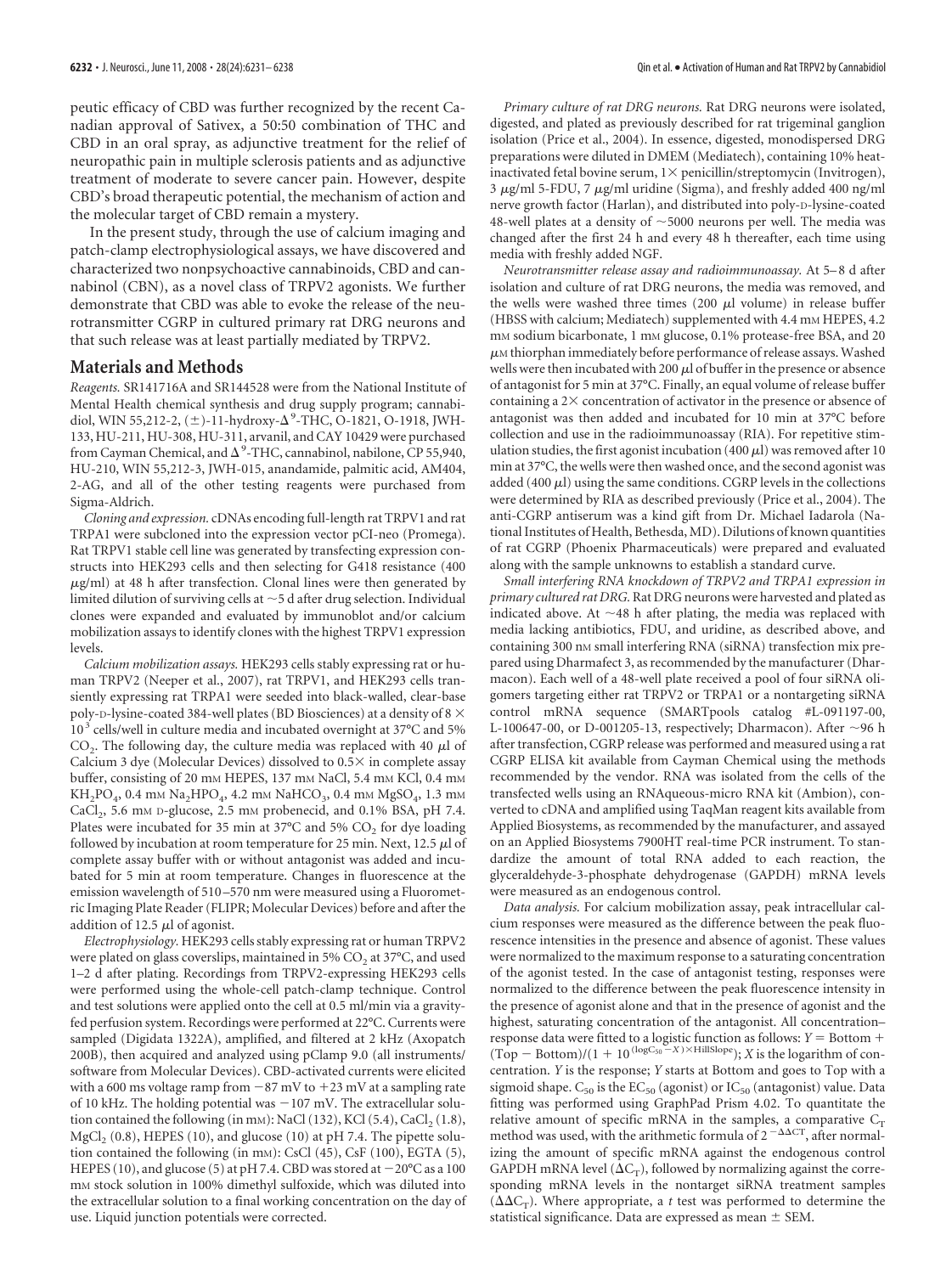| Compound                         | Rat TRPV2                 |                        | Rat TRPA1                 |                        | Rat TRPV1                 |                        |
|----------------------------------|---------------------------|------------------------|---------------------------|------------------------|---------------------------|------------------------|
|                                  | % Response at 100 $\mu$ M | $EC_{50}(\mu\text{m})$ | % Response at 100 $\mu$ M | $EC_{50}(\mu\text{m})$ | % Response at 100 $\mu$ M | $EC_{50}(\mu\text{m})$ |
| 2-APB (15 $\mu$ M) <sup>a</sup>  | 100                       | $10.0 \pm 2.8$         |                           |                        | 64                        | 33.6                   |
| Mustard oil (50 $\mu$ M)         | 8                         |                        | 100                       | 7.1                    | 22                        |                        |
| Capsaicin (500 nm)               |                           |                        |                           |                        | 100                       | 0.02                   |
| $\Delta^9$ -THC                  | 98                        | 15.5                   | 62                        | 32.3                   | 0                         |                        |
| Cannabidiol                      | 160                       | 3.7                    | 100                       | 81.4                   | 21                        |                        |
| Cannabinol                       | 67                        | 77.7                   | 22                        |                        | $\pmb{0}$                 |                        |
| 11-hydroxy- $\Delta^9$ -THC      | 57                        |                        | $\overline{2}$            |                        | 24                        |                        |
| $0 - 1821^a$                     | 93                        |                        |                           |                        | 15                        |                        |
| $0 - 1918$                       | 6                         |                        | 0                         |                        | 14                        |                        |
| CAY 10429                        |                           |                        | 86                        | 9.0                    |                           |                        |
| Nabilone                         | 58                        |                        | 4                         |                        | 26                        |                        |
| CP55940                          | 42                        |                        | 48                        |                        | 0                         |                        |
| HU-210                           | 38                        |                        |                           |                        |                           |                        |
| HU-211                           | 30                        |                        | 0                         |                        |                           |                        |
| HU-308                           | 10                        |                        | 12                        |                        | 23                        |                        |
| HU-331 (50 $\mu$ M) <sup>a</sup> | 46                        |                        | 95                        | 3.2                    | 37                        |                        |
| WIN 55212-2 <sup>a</sup>         | 0                         |                        | 82                        | 9.8                    | 40                        |                        |
| WIN 55212-3 <sup>a</sup>         |                           |                        | 95                        | 21.7                   | 43                        |                        |
| <b>JWH-015</b>                   | 14                        |                        | 22                        |                        | 58                        | 41.2                   |
| <b>JWH-133</b>                   |                           |                        |                           |                        | 0                         |                        |
| Anandamide                       |                           |                        | 0                         |                        | 92                        | 6.9                    |
| $2-AG$                           | 29                        |                        | $\mathbf 0$               |                        | 61                        | 8.4                    |
| Arvanil                          | 11                        |                        |                           |                        | 113                       | 0.02                   |
| AM404                            | 6                         |                        | 0                         |                        | 104                       | 0.47                   |

The percentage responses were normalized to 15  $\mu$ M 2-APB (for TRPV2), 50  $\mu$ M mustard oil (for TRPA1), and 0.5  $\mu$ M capsaicin (for TRPV1).

<sup>a</sup>A response was observed in HEK293 parental cells, which was subtracted.

# **Results**

**Activation of rat TRPV2 by CBD and other cannabinoids**

Previously, we identified  $\Delta^9\text{-}\text{THC}$  as a novel TRPV2 agonist, using a cell-based calcium mobilization assay (Neeper et al., 2007). However,  $\Delta^9$ -THC shows poor selectivity, because it was also able to activate TRPA1 (Jordt et al., 2004). To identify a more selective TRPV2 agonist, we selected 20 additional cannabinoids and cannabinoid analogs and determined their agonistic activity at rat TRPV2 at doses ranging from 0.01 to 100  $\mu$ M. As shown in Table 1, CBD and CBN, each reportedly nonpsychoactive components of *Cannabis,* were demonstrated to activate TRPV2. CBD was found to be the most potent and efficacious agonist, inducing a higher calcium influx than that induced by the same concentration (100  $\mu$ M) of control agonist 2-APB, followed by  $\Delta^9$ -THC and CBN.

The agonistic properties of these compounds were then further characterized. As shown in Figure 1, *B* and *E*, respectively, CBD (10  $\mu$ M) and CBN (100  $\mu$ M) induced significant calcium influx in rat TRPV2-expressing HEK293 cells, whereas virtually no changes in calcium influx were observed in the parental HEK293 cells under the same conditions. Furthermore, the calcium influx induced by CBD and CBN was concentration dependent, with  $EC_{50}$  values of 3.7 and 77.7  $\mu$ M, respectively (Fig. 1*C*,*F*), and was inhibited by preincubation with ruthenium red (RR) (Fig. 1*D*,*G*). Importantly, these responses were not sensitive to the TRPV1 antagonist capsazepine (CPZ) (data not shown).

 $\Delta$ <sup>9</sup>-THC and CBN were previously reported to be activators of TRPA1 (Jordt et al., 2004), and CBD was previously shown to activate human TRPV1 (Bisogno et al., 2001). We therefore tested our panel of cannabinoid compounds against both TRPV1 and TRPA1. As shown in Table 1, in addition to  $\Delta^9$ -THC, several other cannabinoids were shown to act as TRPA1 agonists, including CBD, WIN 55,212-2, WIN 55,212-3, CAY 10429, and HU-331. However, under the same conditions, 100  $\mu$ M CBN only slightly increased calcium influx in TRPA1-expressing cells (Table 1). Among these TRPA1 agonists, HU-331 was the most potent activator of TRPA1 ( $EC_{50} = 3.2 \mu M$ ), followed by CAY 10429  $(EC_{50} = 9.0 \mu M)$ , WIN 55,212-2 ( $EC_{50} = 9.8 \mu M$ ), WIN 55,212-3  $(EC_{50} = 21.7 \mu M)$ ,  $\Delta^9$ -THC (EC<sub>50</sub> = 32.3  $\mu$ M), and CBD (EC<sub>50</sub> = 81.4  $\mu$ M). One cannabinoid, JWH-015, was identified to be a TRPV1 agonist. Interestingly, CBD (100  $\mu$ M) did not significantly increase calcium influx in rat TRPV1-expressing cells, although the cells were activated by the prototypical TRPV1 agonist capsaicin (CAP) as well as by several other agonists, such as anandamide, arvanil, and AM404 (Table 1), confirming the other expected activities of our cell lines. In summary, we have identified several cannabinoids and synthetic cannabinoid analogs capable of selectively activating TRPV2 (although CBD activates both TRPV2 and TRPA1, it is  $>$ 21-fold more potent at TRPV2 than at TRPA1), TRPA1 (HU-331, WIN 55,212-2, WIN 55,212-3, and CAY 10429), or both TRPV2 and TRPA1 ( $\Delta^9$ -THC and CBN).

#### **Activation of human TRPV2 by CBD and other cannabinoids**

Previously, we reported on the species-dependent activation properties of TRPV2, whereby rodent TRPV2 could be activated by the nonselective agonist 2-APB,  $\Delta^9$ -THC, or noxious heat  $(-53^{\circ}C)$ , whereas human TRPV2 was insensitive to 2-APB and noxious heat, but could be activated by  $\Delta^{\text{o}}\text{-}\text{THC}.$  Here, we tested the ability of CBD to induce calcium influx in human TRPV2 expressing cells, using a cell-based calcium mobilization assay. As shown in Figure 2, after addition of CBD, the calcium influx was markedly increased. As with the activation of rat TRPV2, the effect was concentration dependent, with an  $EC_{50}$  value of 31.7  $\mu$ M, and was inhibited by preincubation with RR, which exhibited an IC<sub>50</sub> value of 17  $\mu$ M when tested in the presence of 10  $\mu$ M CBD. In addition, CBN was also able to activate human TRPV2 but with lower potency compared with rat TRPV2 (data not shown).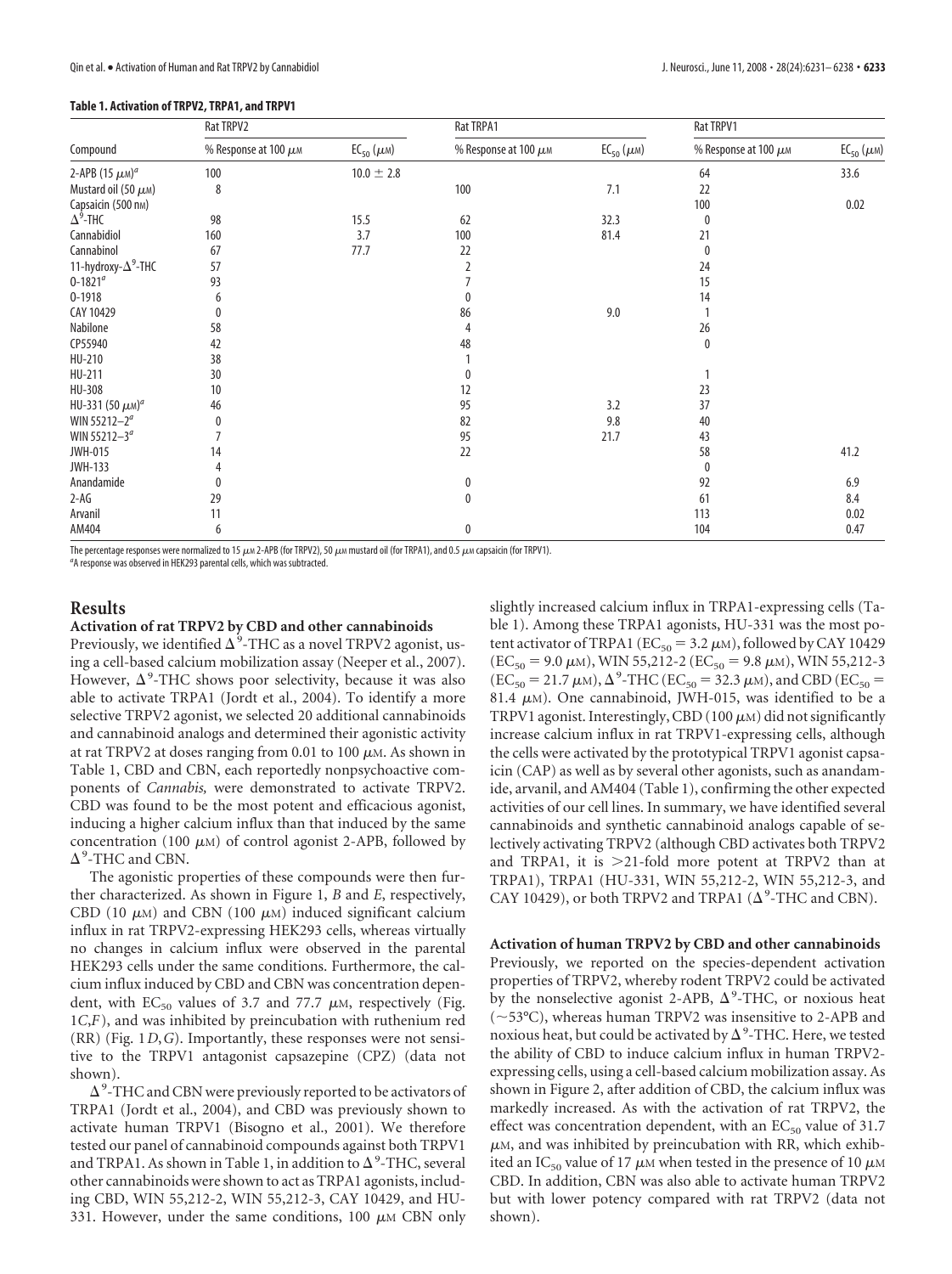

**Figure 1.** Activation of rat TRPV2 (rTRPV2) by cannabinoids in calcium mobilization assay. *A*, Structures of selected cannabinoids. *B–G*, Representative fluorescence traces of the time course (*B*, E), concentration-response relationship (C, F), and RR antagonism (D, G) of rTRPV2 activation by 30  $\mu$  M CBD (B-D) and 100  $\mu$  M CBN (E-G). In B and E, a robust calcium influx was evoked after addition of CBD or CBN (solid black line); the responses can be completely blocked by 30  $\mu$ m RR (dotted black line); little fluorescence intensity change was observed in the absence of cannabinoids (dashed black line) or in HEK293 parental cells in the presence of the same concentration of cannabinoids (solid gray line).



Figure 2. Activation of human TRPV2 (hTRPV2) by CBD in calcium mobilization assay. A–C, Representative fluorescence traces of the time course (A), concentration–response relationship (B), and RR antagonism (*C*) of hTRPV2 activation by CBD.

# **Electrophysiological characterization of CBD-evoked currents in human and rat TRPV2-expressing HEK293 cells**

In patch-clamp studies, CBD elicited RR (10  $\mu$ M)-sensitive currents in HEK293 cells stably expressing either rat (Fig. 3*A*) or human (Fig. 3*B*) TRPV2, but had no effect on the current amplitude in untransfected cells (data not shown). The current–voltage relationship in the presence of CBD showed outward rectification for both rat (Fig. 3*C*) and human (Fig. 3*D*) TRPV2, with a reversal potential near 0 mV ( $-1.4 \pm 3.5$  mV for rat TRPV2,  $n = 6$ ;

 $2.6 \pm 0.9$  mV for human TRPV2,  $n = 5$ ), similar to what has been reported for rat TRPV2 activation by 2-APB (Caterina et al., 1999; Hu et al., 2004; Neeper et al., 2007).

## **Pharmacological characterization of CBD- and CBN-evoked CGRP release from rat DRG neurons**

Some cannabinoids, such as  $\Delta^9$ -THC and WIN 55,212-2, have been shown to evoke CGRP release from perivascular sensory nerve endings innervating rat mesenteric arteries and from rat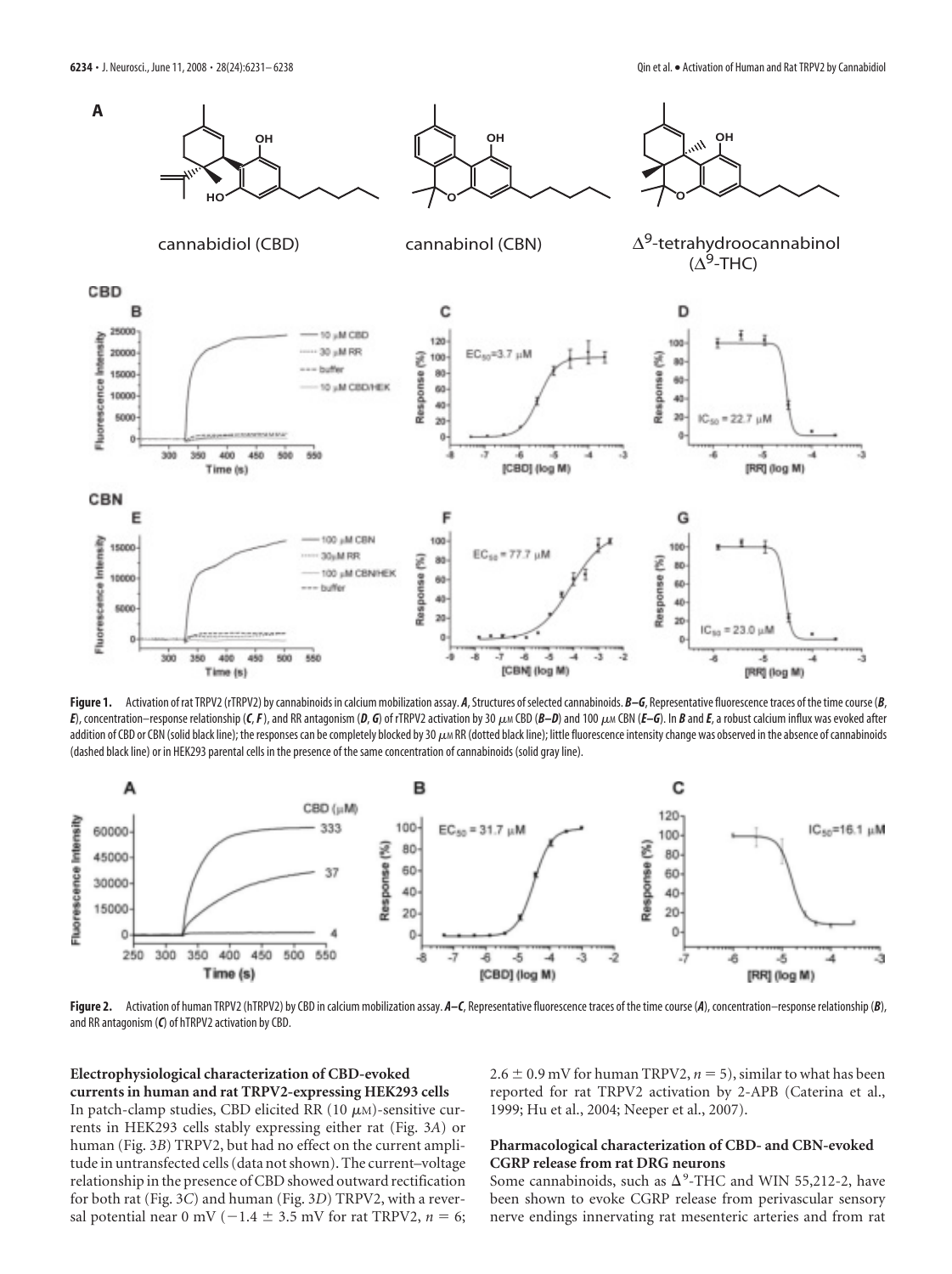

**Figure 3.** Activation of TRPV2 by CBD in whole-cell patch clamp.  $A$ ,  $B$ , Time course of activation by 30  $\mu$ M CBD at  $-87$  mV for rat (A) and human (B) TRPV2. C, D, Current–voltage (I–V) relationships of rat (C) and human (D) TRPV2 in response to 30  $\mu$ M CBD. The currents were elicited with a continuous voltage ramp from  $-87$  mV to  $+23$  mV once every 4 s. The I–V plots are averages of five current traces and are subtracted from responses in the concurrent presence of CBD (30  $\mu$ M) and RR (10  $\mu$ M).



Figure 4. CB<sub>1</sub>-independent CBD- and CBN-evoked CGRP release. A, Effect of selected cannabinoids on CGRP release from cultured rat DRG neurons. Shown is CGRP release from neuronal cultures preincubated with buffer (open bar) or 10  $\mu$ M SR141716A (gray bars) and then challenged with 20  $\mu$ M CBD, 20  $\mu$ M CBN, or buffer (BL) as indicated in Materials and Methods. *B*, CGRP release from rat DRG neurons as a function of CBD concentration.

trigeminal ganglion neurons in culture (Zygmunt et al., 2002; Price et al., 2004). Here, we explored the ability of CBD and CBN to evoke CGRP release from cultured rat DRG neurons in the presence and absence of the  $CB_1$  antagonist SR141716A. As shown in Figure 4*A*, both cannabinoids were able to evoke CGRP release from rat DRG neurons. Interestingly, the CGRP release evoked by these cannabinoids appeared to be independent of CB<sup>1</sup> , because the release evoked by CBN or CBD was insensitive to the presence of 10  $\mu$ m SR141716A, a CB<sub>1</sub>-specific antagonist. Furthermore, CBD-evoked CGRP release appeared to be concentration dependent, with an  $EC_{50}$  value of 6.6  $\mu$ M (Fig. 4*B*).

# **TRPV2 mediation of CBD-evoked CGRP release from DRG neurons**

We further examined the mechanism of CBD-evoked CGRP release in rat cultured DRG neurons. As expected, 100 nm CAP evoked a substantial ( $\sim$ 10-fold) increase in CGRP release from rat DRG neurons. This release appeared to be mediated by TRPV1, because it was dependent on the presence of extracellular calcium and could be fully blocked by either 10  $\mu$ M RR or the TRPV1-selective antagonist CPZ but not by 10  $\mu$ m of the CB<sub>1</sub> antagonist SR141716A or the CB<sub>2</sub> antagonist SR144528 (Fig. 5A). We next tested CGRP release evoked by 30  $\mu$ M CBD under the same conditions (Fig. 5*B*). As with CAP-evoked CGRP release, CBD-evoked CGRP release was insensitive to either SR141716A or SR144528, suggesting that the release was independent of  $CB<sub>1</sub>$ and  $CB_2$ . However, in contrast to CAPevoked release, CBD-evoked CGRP release was insensitive to 10  $\mu$ M CPZ, but could be completely blocked by RR, suggesting the potential involvement of a TRP channel other than TRPV1. The effect of extracellular calcium on the CBD-evoked CGRP release was also examined. In the absence of extracellular calcium, CGRP release evoked by 30  $\mu$ <sub>M</sub> CBD was reduced to near basal levels, clearly indicating the dependence of extracellular calcium on neurotransmitter release. Furthermore, the CBD-evoked CGRP release appeared to be independent of voltage-gated calcium channels, ionotropic glutamate receptors, or G<sub>i</sub>/G<sub>o</sub>-coupled receptors, because its release was not blocked by calcicludine (0.08  $\mu$ M), nimodipine (0.1  $\mu$ M),  $\omega$ -conotoxin GVIA  $(0.1 \mu M)$ , MVIIC  $(0.1 \mu M)$ , MK-801  $(3 \mu M)$ , CNQX (300  $\mu$ M), or pertussis toxin (150 ng/ml) (data not shown).

Calcium mobilization studies (Table 1) demonstrated that CBD activates not only TRPV2 but also, to a lesser extent, TRPA1. To determine whether TRPA1 contributed to CBD-evoked CGRP release, we tested the effect of mustard oil (MO), a selective agonist of TRPA1 but not TRPV2 (Table 1), on cultured rat DRG neurons. Like CBD, 30  $\mu$ M MO also evoked a significant CGRP release from rat DRG neurons, which was independent of  $\text{CB}_1/\text{CB}_2$  as well

as TRPV1, but could be blocked by 10  $\mu$ M RR and was significantly reduced in the absence of extracellular calcium (Fig. 5*C*). These common responses complicated our efforts to distinguish between TRPV2 and TRPA1 as potential mediators of CBDevoked CGRP release. To further dissect the excitatory effects of CBD on DRG neurons, we designed a repetitive stimulation experiment in which an agonist (designated the first addition) was added to cultured neurons for 10 min at 37°C to evoke CGRP release, followed by agonist removal before the addition of a second agonist (designated the second addition) under the same conditions. The agonist used for the second addition was either the same agonist or a different agonist from that used in the first addition. Thus, as shown in Figure 5*D*, when DRG neurons were first treated with CAP, MO, or CBD, CGRP release was dramatically reduced by a second addition of the same agonist. However, when the DRG neurons were first treated with CBD, MO was still able to evoke  $>$ 80% CGRP release compared with the release by the first addition of MO. Similar results were also obtained in a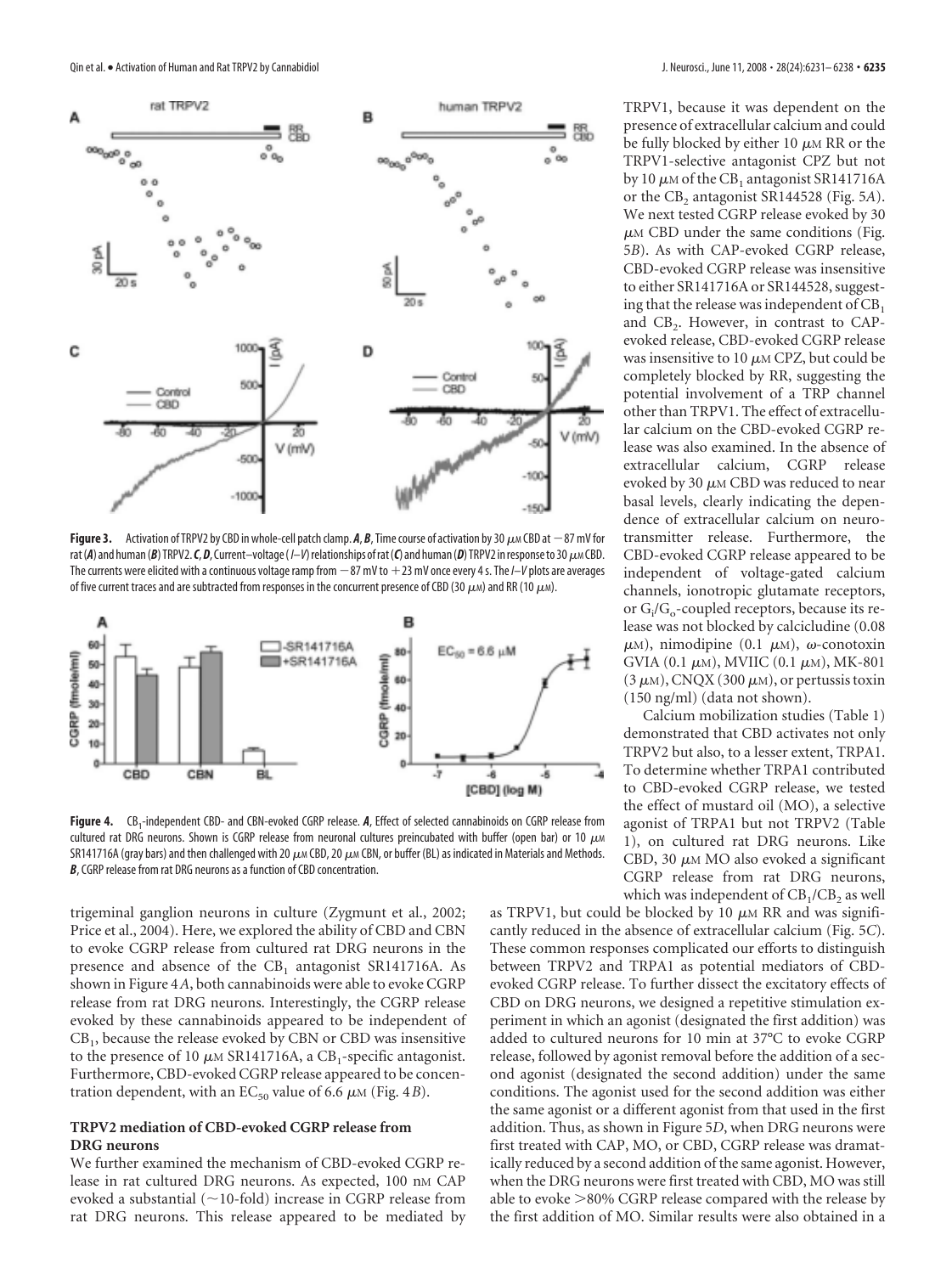reciprocal experiment, in which the cultured DRG neurons were first treated with MO and then followed by CBD. In this case, the second addition of CBD still evoked 60% CGRP release when compared with that stimulated by a first addition of CBD, suggesting that CGRP release evoked by CBD and MO was largely mediated by different channels. To better understand the involvement of TRPV2 in CBD-evoked CGRP release, two sets of SMARTpool oligos (Dharmacon) derived from either the rat TRPV2 sequence or the rat TRPA1 sequence were used to specifically knock down TRPV2 or TRPA1 channel expression, respectively, in cultured primary DRG neurons. At 96 h after transfection with 300 n<sub>M</sub> rat TRPV<sub>2</sub> siRNA<sub>s</sub>, the mRNA level of TRPV2 in DRG neurons was reduced by 58% (Fig. 6*A*), without significantly affecting the levels of TRPV1 or TRPA1 mRNA. Similar results were also obtained when 300 nM rat TRPA1 siRNA was used, in which the TRPA1 mRNA levels were reduced by 70%, without affecting the mRNA levels of TRPV1 or TRPV2. Furthermore, the mRNA levels of TRPV1, TRPV2, or TRPA1 were not affected when DRG neurons were transfected with a comparable pool of non-

target siRNA, as a negative control. As shown in Figure 6*B*, in TRPV2 siRNA-transfected DRG neurons, CBD-evoked CGRP release was reduced by 54% compared with nontarget siRNAtransfected DRG neurons (from 39.4  $\pm$  2.3 fmole/ml to 19  $\pm$  4.3 fmole/ml). Under the same conditions, the MO- or CAP-evoked CGRP release was unaffected by either TRPV2 siRNA-transfected or nontarget siRNA-transfected DRG neurons. Similarly, in TRPA1 siRNA-transfected DRG neurons, the MO-evoked CGRP release was reduced by 88% compared with nontarget siRNAtransfected DRG neurons (from 23.0  $\pm$  1.3 fmole/ml to 7.0  $\pm$  0.7 fmole/ml), whereas CBD- or CAP-evoked CGRP was unchanged. In all cases, the total amount of CGRP released represented 30 – 45% of total content, as measured by permeabilizing the neurons at the conclusion of the assay. We conclude that TRPV2 appears to mediate CBD-evoked CGRP release in cultured rat DRG neurons to a much greater extent than TRPA1.

# **Discussion**

Since the end of the last decade, when TRPV2 was first reported to be a potential thermal sensor, relatively few advances have been made in the understanding of the biophysical properties and physiological roles of this channel. This gap in knowledge is at least partly attributable to the previous lack of selective pharmacological tools available to study TRPV2 and the species-specific differences in its activation properties. Toward filling this gap, we report here the identification and characterization of a novel cannabinoid class of TRPV2 activators, including CBD, CBN, and  $\Delta$ <sup>9</sup>-THC. Several lines of evidence indicate that some thermosensitive TRP channels can serve as so-called ionotropic cannabinoid receptors. For example, TRPA1 can be activated by  $\Delta^9$ -THC, CBN, or WIN 55,212-2 (Jordt et al., 2004; Akopian et al., 2008), whereas TRPV1 is reported to be responsive to the endocannabinoids anandamide, AM404, and olvanil (Zygmunt et al., 1999; Ralevic et al., 2001) as well as to CBD (Bisogno et al., 2001).



Figure 5. TRP channel-mediated CBD-evoked CGRP release.  $A - C$ , CGRP release in response to 100 nm CAP (*A*), 30  $\mu$ m CBD (*B*), or 30  $\mu$ M MO (*C*), in the presence of 10  $\mu$ M CPZ, no calcium, 10  $\mu$ M RR, 10  $\mu$ M SR141716A, 10  $\mu$ M SR144528, or buffer (BL). *D*, CGRP release in response to a second exposure of the same or a different agonist (e.g., MO/CBD indicates first treatment with MO followed by CBD).  $* p < 0.05; ** p < 0.01$ .

However, to our knowledge, no selective TRPV2 agonist has been previously identified, nor has any extensive study been described about TRPV2 serving as an ionotropic cannabinoid receptor. Our counterscreening of selected cannabinoid compounds against TRPA1- and TRPV1-expressing cell lines further confirmed most of the above referenced findings from other laboratories. However, we found no significant agonistic activity of CBD on rat TRPV1. Instead, we found CBD to exhibit agonistic activity at TRPA1, with at least 20-fold lower potency than at TRPV2, thus suggesting that CBD is a relatively selective TRPV2 agonist. Possible explanations for this discrepancy of the CBD action at TRPV1 include species-specific activity differences, because human TRPV1 was used in the previous study, and/or differences in assay conditions (Bisogno et al., 2001).

The peripheral and central termini of sensory neurons are important sites of release of various neuropeptides, including CGRP, that mediate the process of neurogenic inflammation. Considerable evidence has also implicated the involvement of CGRP in neuronal excitation (Olesen et al., 2004; Ambalavanar et al., 2006). THC and CBN were previously shown to evoke a calcium-dependent,  $\text{CB}_1$ - and  $\text{CB}_2$ -independent release of CGRP from capsaicin-sensitive perivascular sensory nerves (Zygmunt et al., 2002) and primary sensory neurons in culture (Price et al., 2004). Interestingly, this cannabinoid-evoked release was abolished in the presence of RR but remained intact in cultured neurons from TRPV1 knock-out mice, suggesting that CGRP release in response to THC and CBN was mediated by a TRP channel other than TRPV1. A recent study also demonstrated that both THC and CBN are agonists of the TRPA1 channel (Jordt et al., 2004). In the present study, we demonstrated that CBD and CBN both activated TRPV2 and evoked CGRP release from cultured rat DRG neurons. Furthermore, the effects of CBD and CBN appeared to be  $\text{CB}_1$  independent. We also tested the synthetic cannabinoids WIN 55,212-2 and WIN 55,212-3, neither of which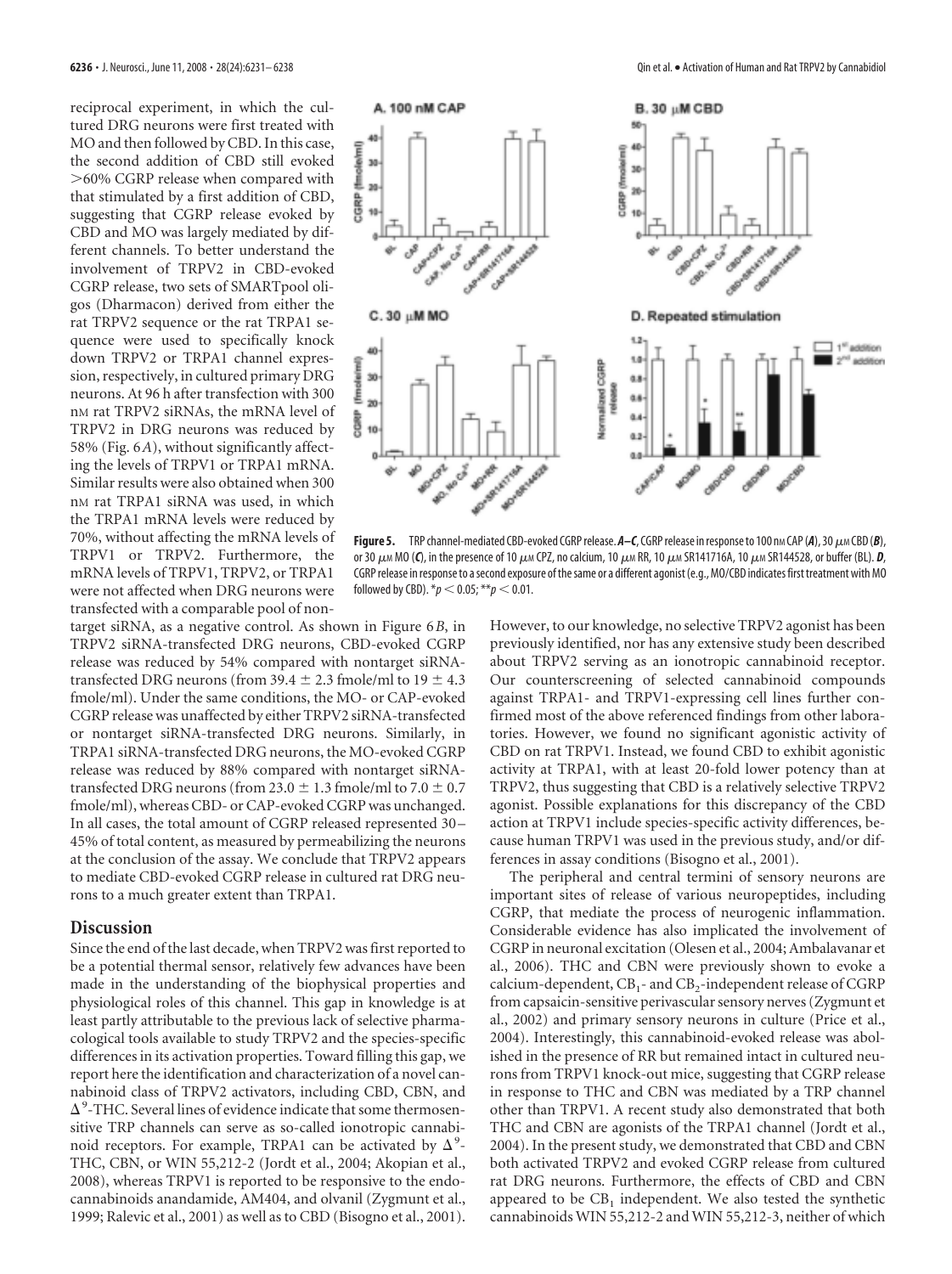

**Figure 6.** The effects of TRPV2 or TRPA1 siRNA knockdown on CBD- and MO-evoked CGRP release from rat DRG neurons. *A*, Relative mRNA levels of TRPV1, TRPV2, and TRPA1 in TRPV2, TRPA1, or nontarget siRNA-transfected DRG neurons. *B*, CBD (30  $\mu$ M)-, MO (30  $\mu$ M)-, or CAP (100 nM)-evoked CGRP release in TRPV2, TRPA1, or nontarget siRNA-transfected DRG neurons.  $*$  $\ast$ p $<$  $0.01;***p< 0.001.$ 

appeared to activate rat TRPV2. Interestingly, both were able to activate TRPA1 (Table 1), suggesting that TRPA1 may be involved in WIN-evoked CGRP release from trigeminal neurons, consistent with a previous report (Jeske et al., 2006).

CBD is widely reported to have broad therapeutic applications and yet appears to lack the unwanted psychotropic liability of THC (Mechoulam et al., 2007). CBD is also an active component of the marketed analgesic Sativex. Among the newly identified TRPV2 agonists described here, CBD is particularly interesting, because it was the most potent and selective and its *in vivo* mechanism of action and molecular target are heretofore unknown. Several hypotheses have been proposed previously to explain the mechanism of action of CBD: (1) CBD is a noncompetitive binder to and allosteric modulator of  $\mu$ - and  $\delta$ -opioid receptors (Kathmann et al., 2006); (2) CBD acts as an antagonist of  $\text{CB}_1$  and  $CB_2$  (Thomas et al., 2007); (3) CBD activates TRPV1 channels (Bisogno et al., 2001); (4) CBD indirectly increases levels of anandamide by inhibiting its uptake and hydrolysis (Watanabe et al., 1998); (5) CBD inhibits the adenosine transporter (Carrier et al., 2006); and (6) CBD activates a novel, as yet unidentified cannabinoid receptor that is structurally distinct from  $CB_1$  and  $CB_2$ (Grotenhermen, 2005). The pharmacological profile of CBDevoked CGRP release presented here suggests that it is unlikely to be mediated by opioid receptors,  $\text{CB}_1/\text{CB}_2$ , or TRPV1, because it was insensitive to pertussis toxin,  $CB_1$ - and  $CB_2$ -selective antagonists, or a TRPV1-selective antagonist. The endocannabinoid anandamide was previously demonstrated to evoke CGRP release via activation of TRPV1 (Zygmunt et al., 1999). However, the lack of involvement of TRPV1 in CBD-evoked CGRP release in our studies also rules out any mechanism whereby the putative inhibition of anandamide uptake and hydrolysis by CBD would subsequently increase CGRP release via TRPV1. In this study, we further found that CBD evoked a concentration-dependent release of CGRP from cultured rat DRG neurons, which depended on extracellular calcium, and was insensitive to various blockers of either voltage-gated calcium channels or ionotropic glutamate receptors (data not shown), or to the TRPA1 agonist/desensitizer MO; however, it was blocked by RR. From these results together with the study of selective knockdown of TRPV2 or TRPA1 mRNA levels, we conclude that at least a significant component of the CBD-evoked CGRP release shown here was mediated by TRPV2.

Although the *in vivo* functions of TRPV2 still remain to be

elucidated, limited evidence suggests that it may act as a noxious heat sensor and, therefore, play a role in thermal nociception. Independently, CBD has demonstrated a broad therapeutic value without clearly defined mechanisms of action. Our findings that CBD activates TRPV2 in a heterologous expression system and, further, that CBD evokes CGRP release via TRPV2 in cultured rat DRG neurons provide evidence of a potential molecular mechanism whereby CBD exerts its effects *in vivo*. However, the results of this seminal study cannot account for all of the mechanisms underlying the therapeutic actions of CBD and, in fact, may appear to some extent paradoxical. For example, CBD has demonstrated the ability to reverse both thermal and mechanical hyperalgesia in models of either inflammatory pain (complete

Freund's adjuvant) or neuropathic pain (chronic constriction injury) (Costa et al., 2007), and these antihyperalgesic effects were shown to be independent of  $\mathrm{CB}_1$  and  $\mathrm{CB}_2$ . To the extent that such antihyperalgesic effects were shown to be sensitive to capsazepine (Costa et al., 2007), which does not block TRPV2 in our hands, it stands to reason that the molecular target through which these effects are produced may not be TRPV2. Moreover, if these antinociceptive properties of CBD were mediated by TRPV2, then one might expect that CBD should inhibit CGRP release, because CGRP has been widely used as a marker of nociceptor activation. This apparent paradox, however, may have an explanation similar to that provided for anandamide, which also activates a noxious heat sensor (i.e., TRPV1) and evokes the release of CGRP in cultured neurons, yet is nonpungent and is antinociceptive in animal models of pain. Toward reconciling these observations, it has been proposed that anandamide stimulation causes a change in channel properties, such that TRPV1 becomes desensitized to further stimulation, essentially reducing further nociceptive channel responses (Zygmunt et al., 1999). In support of this hypothesis, repetitive application of CBD significantly reduced CGRP release from cultured DRG neurons in this study, although we did not observe obvious desensitization of TRPV2 channel in our patch-clamp study (data not shown). To refute the possibility that decreased CGRP release to repeated CBD treatment was a result of peptide depletion rather than desensitization, we showed that the majority of CGRP content still remained after repeated stimulation. On the other hand, interpretations involving the differential distribution of the TRP channels under study on distinct subpopulations of CGRP-containing DRG neurons cannot be ruled out. Finally, it has been postulated that cannabidiol may interact with a heretofore orphan G-proteincoupled receptor called GPR55; however, although some studies have shown activation of GPR55 by cannabidiol (Ryberg et al., 2007), others have not (Lauckner et al., 2008). Clearly, further studies need to be conducted to fully elucidate the mechanism of CBD antinociceptive effect, and to this end, mice lacking expression of functional TRPV2 could prove particularly useful.

In conclusion, we have identified and characterized a novel class of cannabinoid TRPV2 agonists, including CBD, a therapeutically active constituent of *Cannabis sativa*. Moreover, we have demonstrated that CBD is able to evoke CGRP release from cultured DRG neurons in a manner that is at least partially dependent on TRPV2. Together, these data suggest not only that